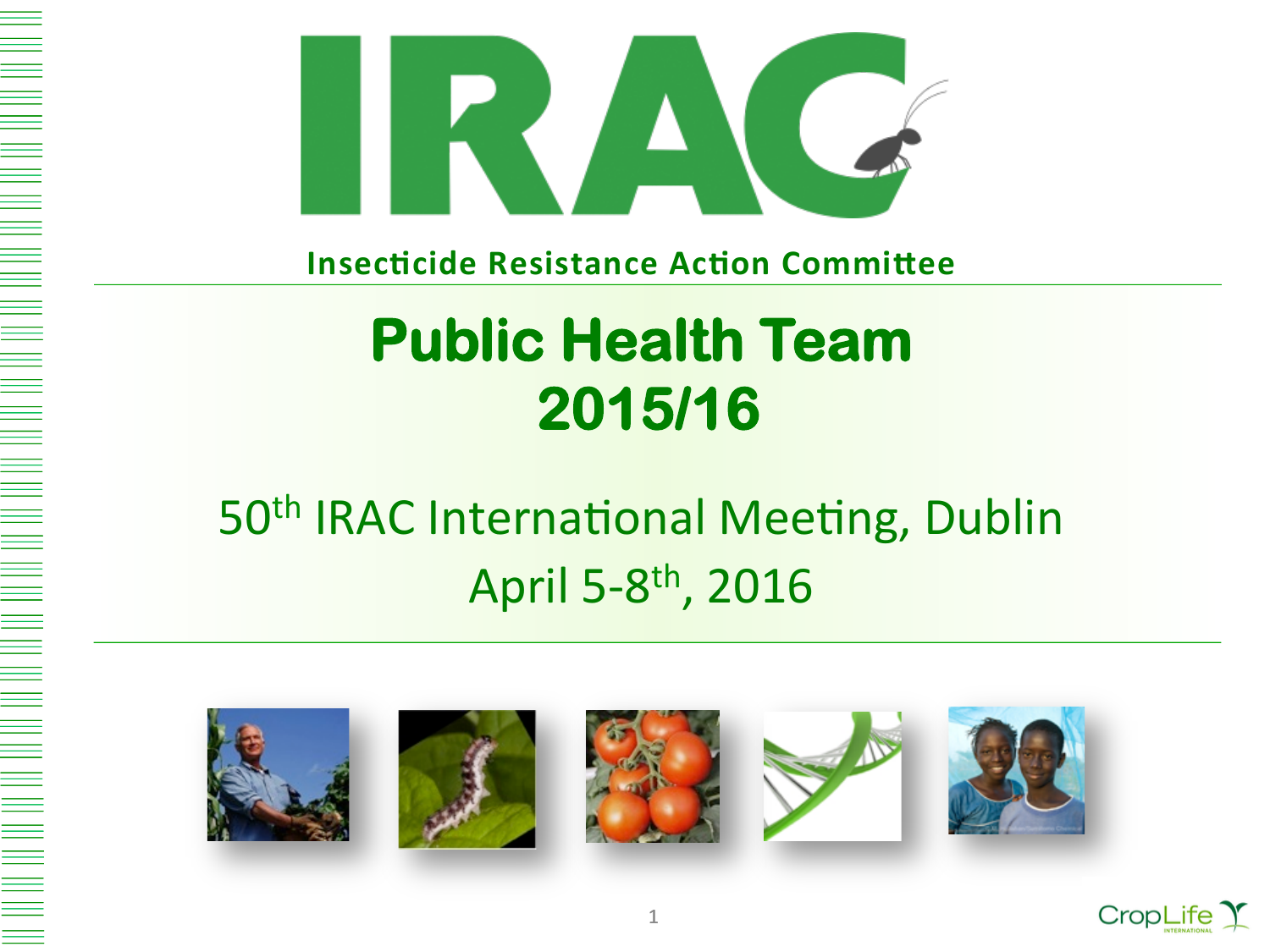# **Team Overview**

- Scope: insect vectors of disease and hygiene/nuisance pests
- Identify potential, new or existing resistance issues. Set up Team Working Groups or Focal Points as necessary
- Provide expert input into IRM initiatives with identified partners
- Preparation of Public Health communication material
- Develop IRAC methods for hygiene pests

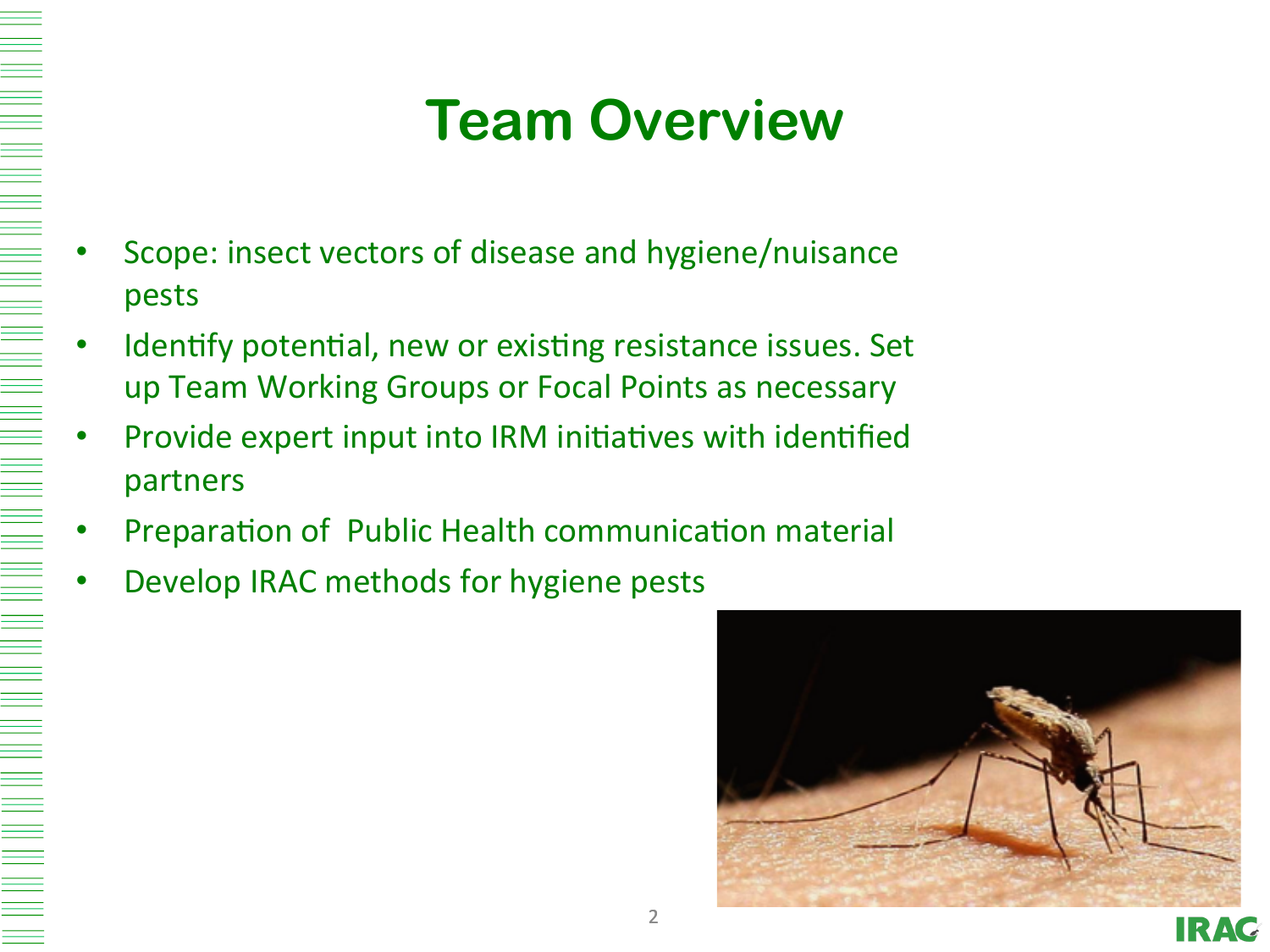### **Team membership**

Chair: Mark Hoppé Syngenta Deputy chair: Helen Pates Jamet Vestergaard

Members: 

James Austin **BASE** Ronda Hamm **Dow** Sebastian Horstmann Bayer Crop Science Ralf Nauen **Bayer Crop Science** Alan Porter **APA** 

John Invest **Sumitomo** chemical UK **John Lucas Conserversity Conserversity** Sumitomo chemical UK Melinda Hadi **Calculary** Vestergaard deputy rep

Non industry observers:

David Malone **IVCC**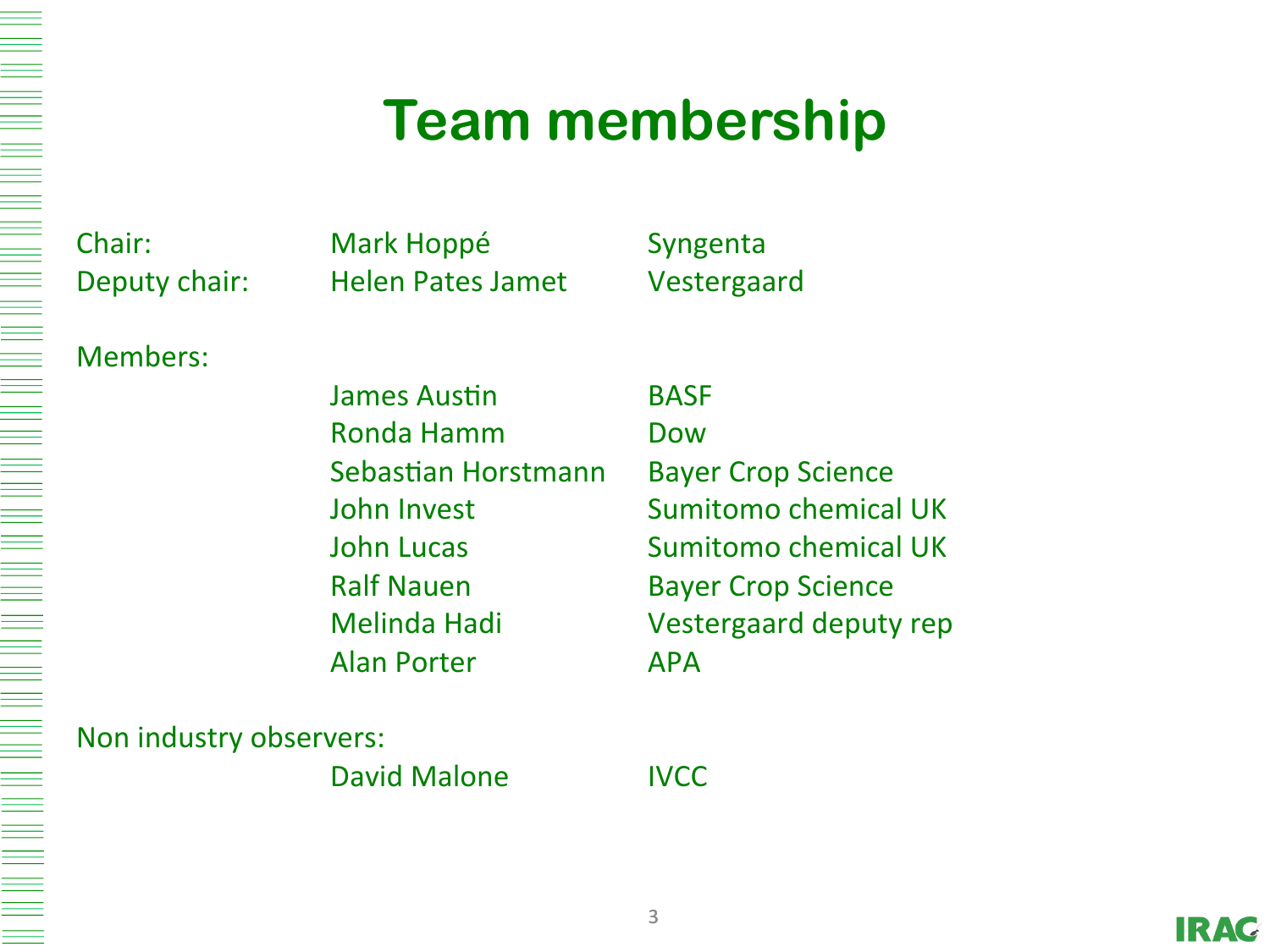### **2015 Objectives**

| <b>Goals</b>                                                                                                                                                                            | <b>Objectives</b>                                                                                                                                                                                                                                                                                                                                                                                                                                                                                                                                                                                                                       | <b>Date</b>                              |
|-----------------------------------------------------------------------------------------------------------------------------------------------------------------------------------------|-----------------------------------------------------------------------------------------------------------------------------------------------------------------------------------------------------------------------------------------------------------------------------------------------------------------------------------------------------------------------------------------------------------------------------------------------------------------------------------------------------------------------------------------------------------------------------------------------------------------------------------------|------------------------------------------|
| Identify potential, new<br>or existing resistance<br>issues. Set up Team<br><b>Working Groups or Focal</b><br>Points as necessary                                                       | • Monitor and report to the Executive on any potential, new or existing national, regional or global resistance issues that<br>could require action by IRAC e.g. Vectors and Hygiene Pests. Research the issues and report to the Executive on a<br>recommended plan of action including the extent of the problem and whether and how it should be best tackled. Set up<br>appropriate PH Team WGs as deemed appropriate for the 2014/15 year.<br>. Investigate the viability of a US "Specialty" IRAC country group (PH/PPM plus other non-ag insecticide uses), support<br>such a group if sufficient interest is found to create it | Ongoing<br>Q4 2015                       |
| Provide expert input into<br><b>IRM</b> initiatives with<br>identified partners,<br>interact with groups<br>working in the same field<br>and participate/organise<br>relevant meetings. | • Set up a schedule of IRAC PH Team conference calls, meetings for 2015/16. Identify and invite relevant experts and<br>observers from groups interested in Public Health IRM e.g. vectors, hygiene pests (WHO, Gates Foundation, IVCC) to<br>participate and ensure that IRAC as an expert group provided input into relevant IRM initiatives.<br>• Promote routes of communication with third parties, to disseminate IRM information, e.g. LinkedIn group<br>• Coordinate activities more closely with CLI VCPT<br>• Support WHO, VCAG, etc., with IRM activities, in liaison with CLI VCPT as appropriate                           | Ongoing                                  |
| Formulate the IRAC<br>position on ongoing<br>questions and issues as<br>these arise                                                                                                     | . Promote the rational use of mixtures/combinations and synergists in VC<br>• Participate with third parties to identify and promote best practice insecticide resistance monitoring, and results<br>interpretation                                                                                                                                                                                                                                                                                                                                                                                                                     | Ongoing                                  |
| Preparation of Public<br>Health communication<br>material                                                                                                                               | . Review and maintain educational material so that it remains up to date and relevant<br>• Production of educational presentations, based on VM, that can be used by third parties<br>• Develop training modules that can be used for continual education credits in PPM industry<br>• Produce articles on IRM for trade journals, etc.                                                                                                                                                                                                                                                                                                 | Ongoing<br>Q4 2015<br>Q4 2015<br>Ongoing |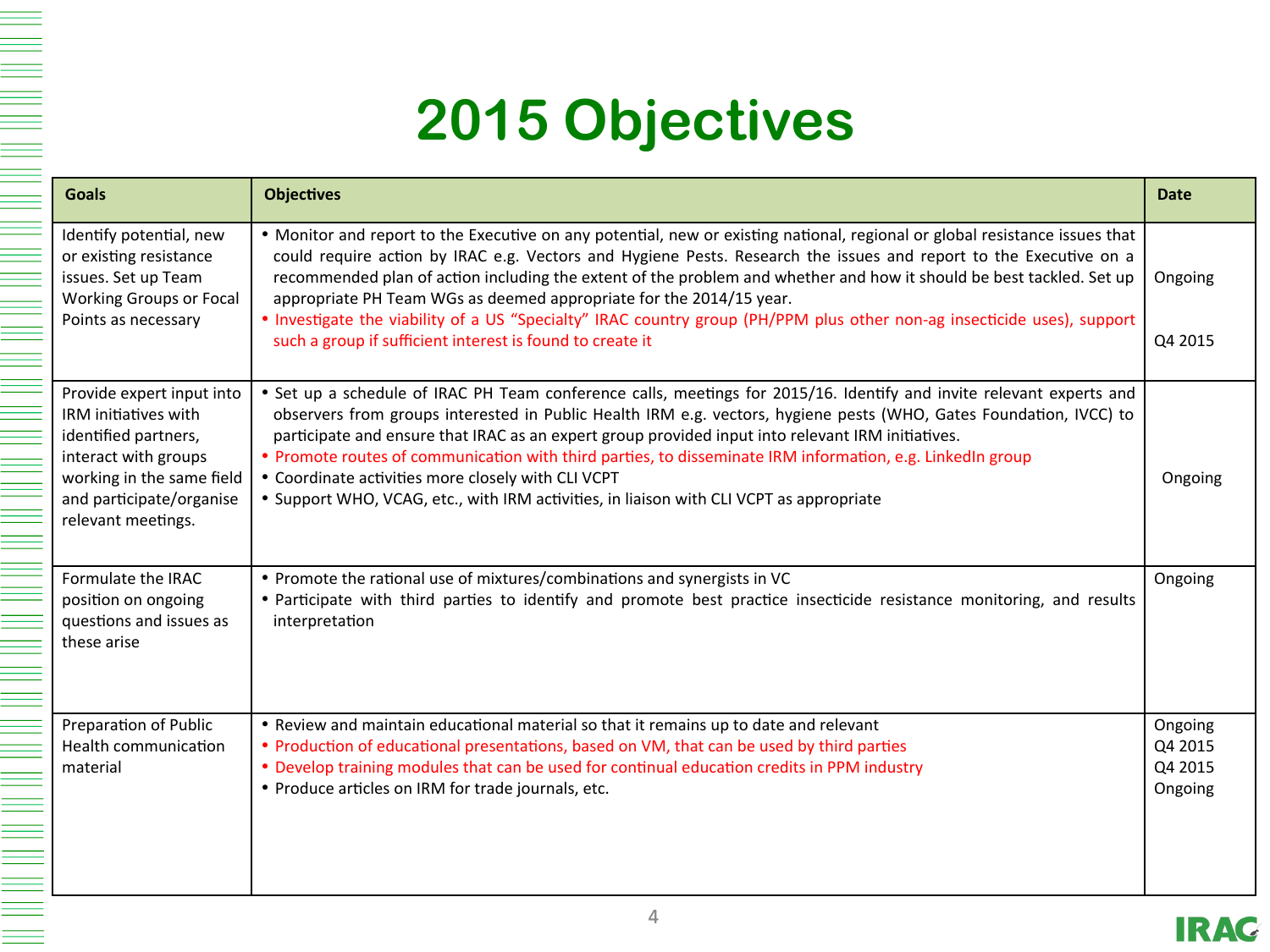### **Resistance status update**

"Classic" bottle assay, malaria mosquitoes exposed to a pyrethroid for 60 minutes, removed and assessed for mortality at 24 hours

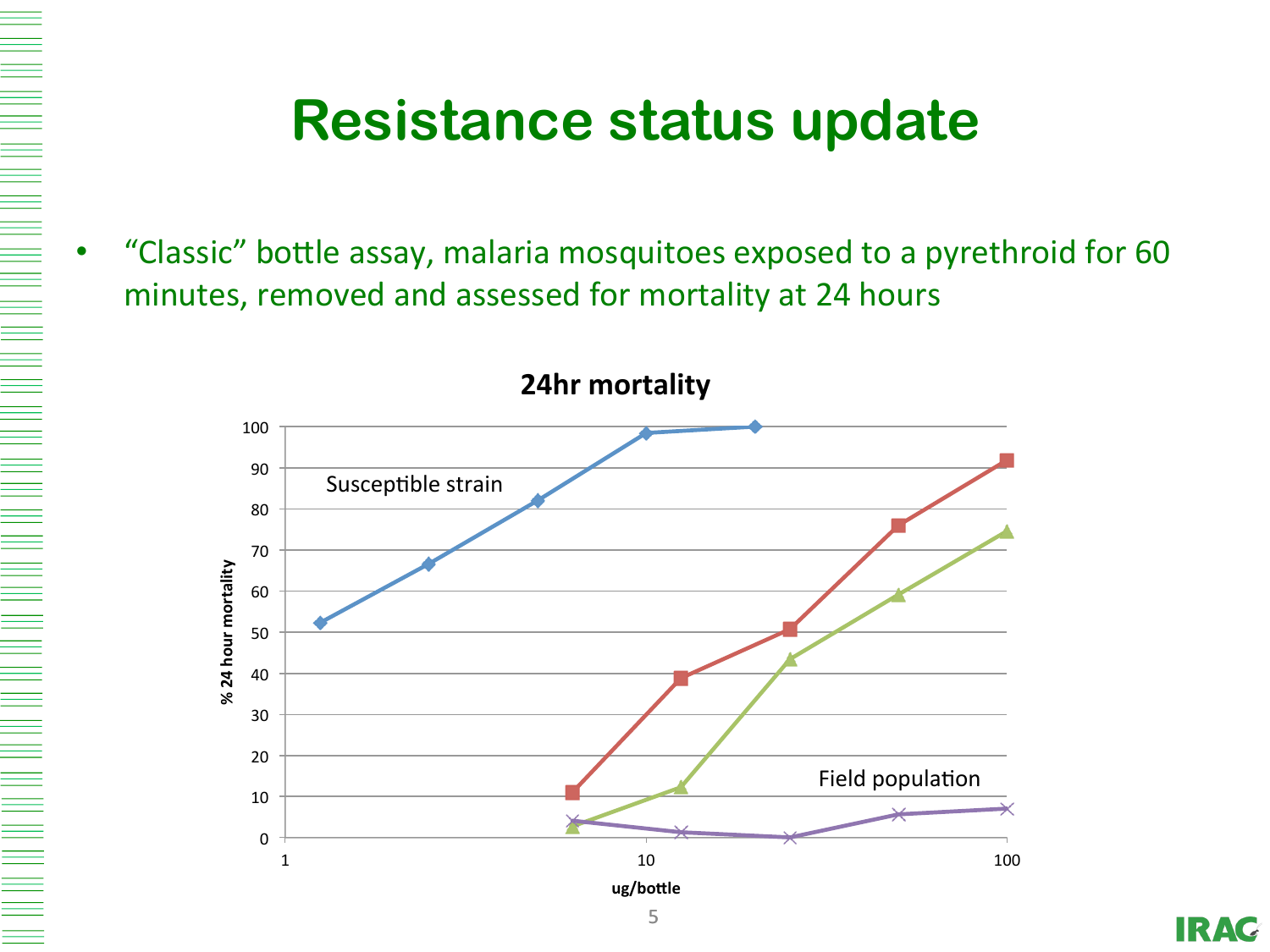### **Resistance status update**

#### • Why does this matter?

- Bhatt *et al*, 2015, estimate that since 2000 there has been a 40% reduction in clinical cases of malaria. That's 663 million fewer cases of malaria than there otherwise would have been
- $-$  The majority of this reduction is a result of malaria vector control
- And the majority of the vector control is with pyrethroids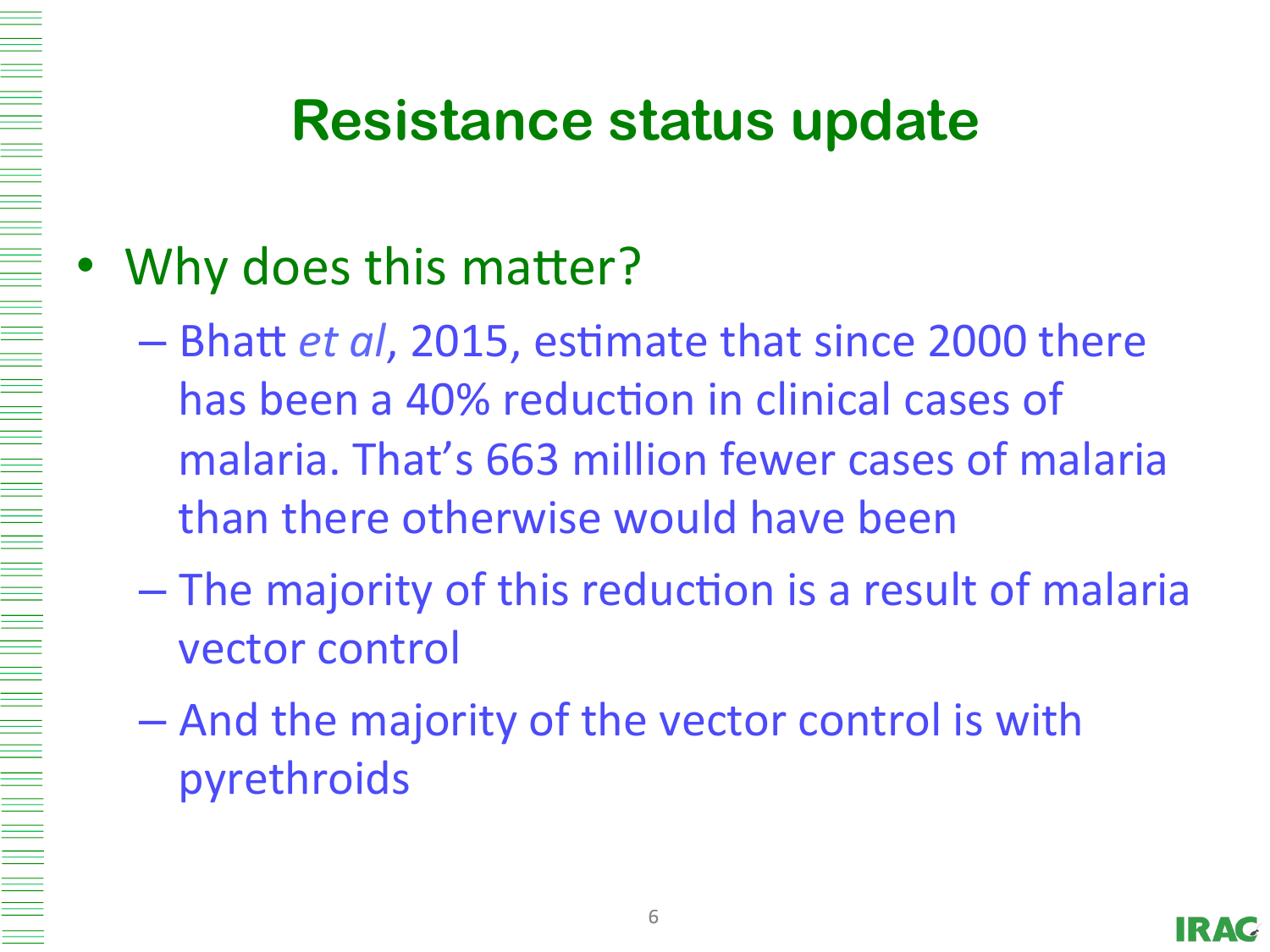### **Resistance status update**



- $\blacksquare$  Insecticide treated bednets LLIN
- Insecticide residual wall spray IRS
- $\blacksquare$  Anti-malaria drugs

Resistance is threatening these great gains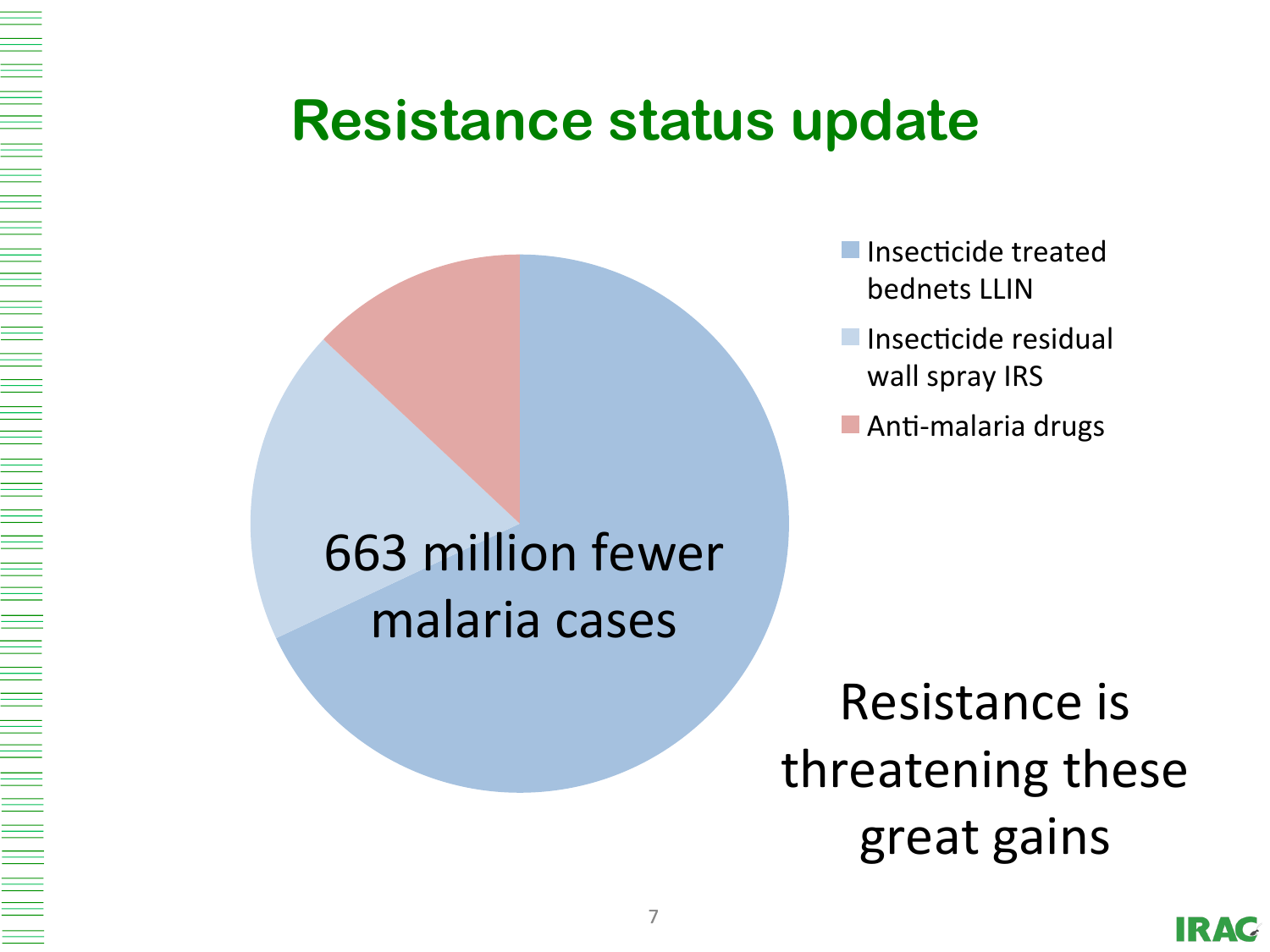# **Activities**

- Insecticide resistance is now seen as the biggest threat to malaria control, and other mosquito vectored diseases, e.g. dengue and Zika
- The IRAC PH team and its members are involved with a number of initiatives with third parties and aim to provide a consistent and coordinated "industry" voice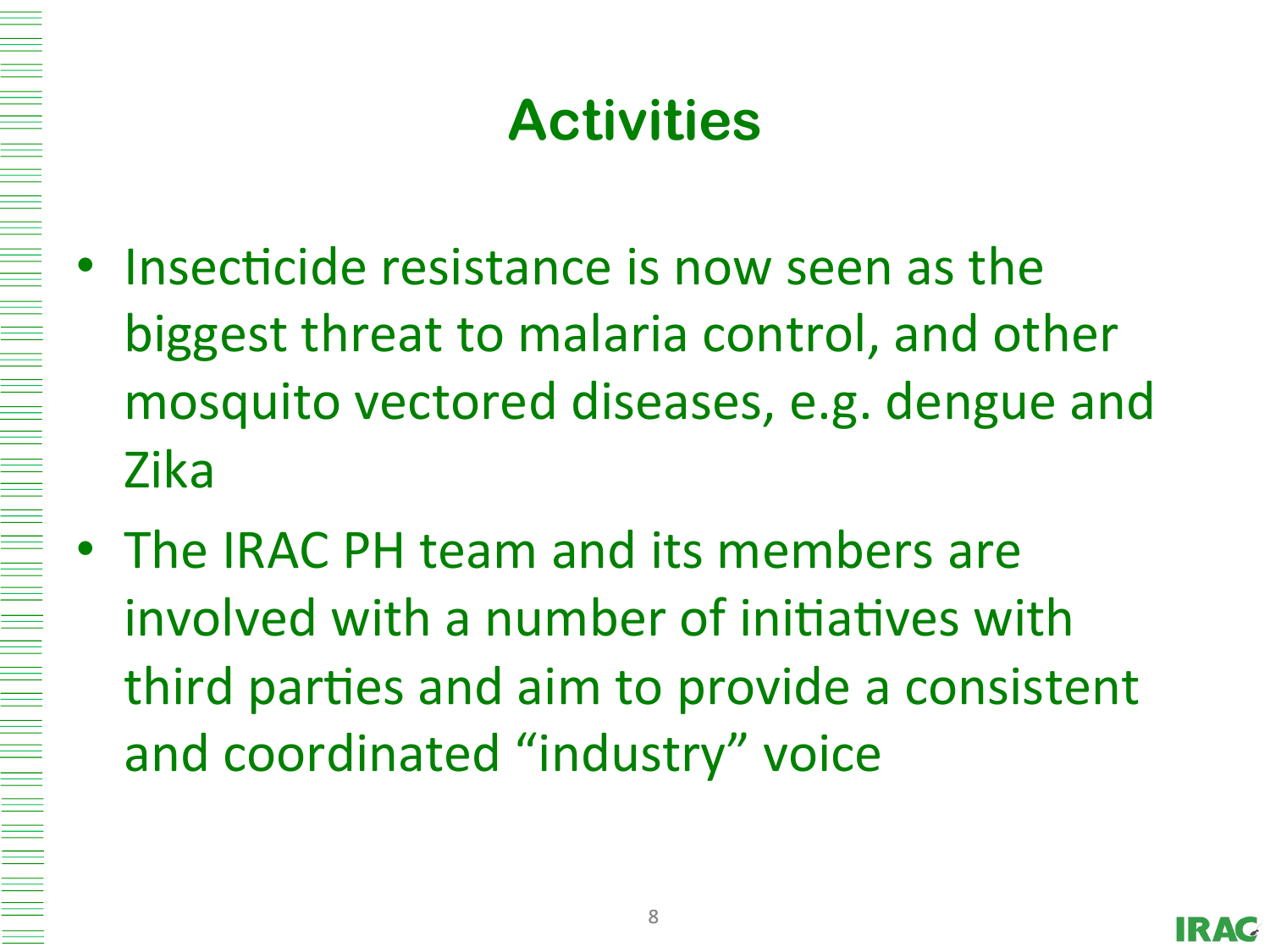# **Activities**

- Initiatives and groups IRAC PH team members are involved with include:
	- WHO
	- RBM Vector Control Work Group
	- Crop Life VC Team
	- Innovation 2 Impact
	- Working party to update WHO test procedures for monitoring insecticide resistance
	- Academic institutes
	- Etc.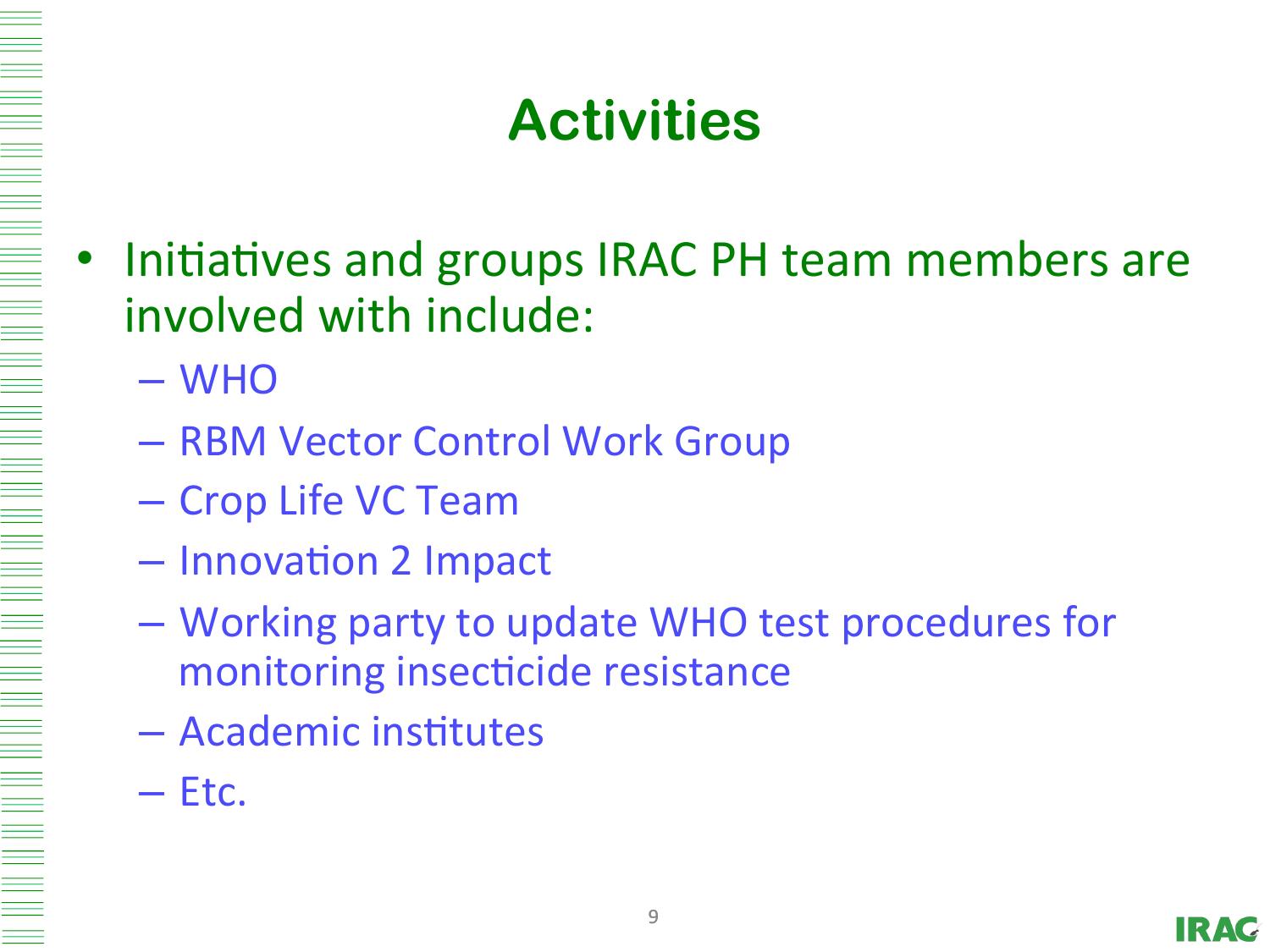# **Challenges**

#### **External**

- Where to start...
- Ask a PH team member in the bar

#### **Internal**

- With many IR initiatives on going it is difficult to get everyone together for IRAC specific activities
- $-$  Focus of team is on VC, which takes energy away from other PH/hygiene pests
- In large non-VC PH markets, users, regulators, and even industry, looks to academics for IRM guidance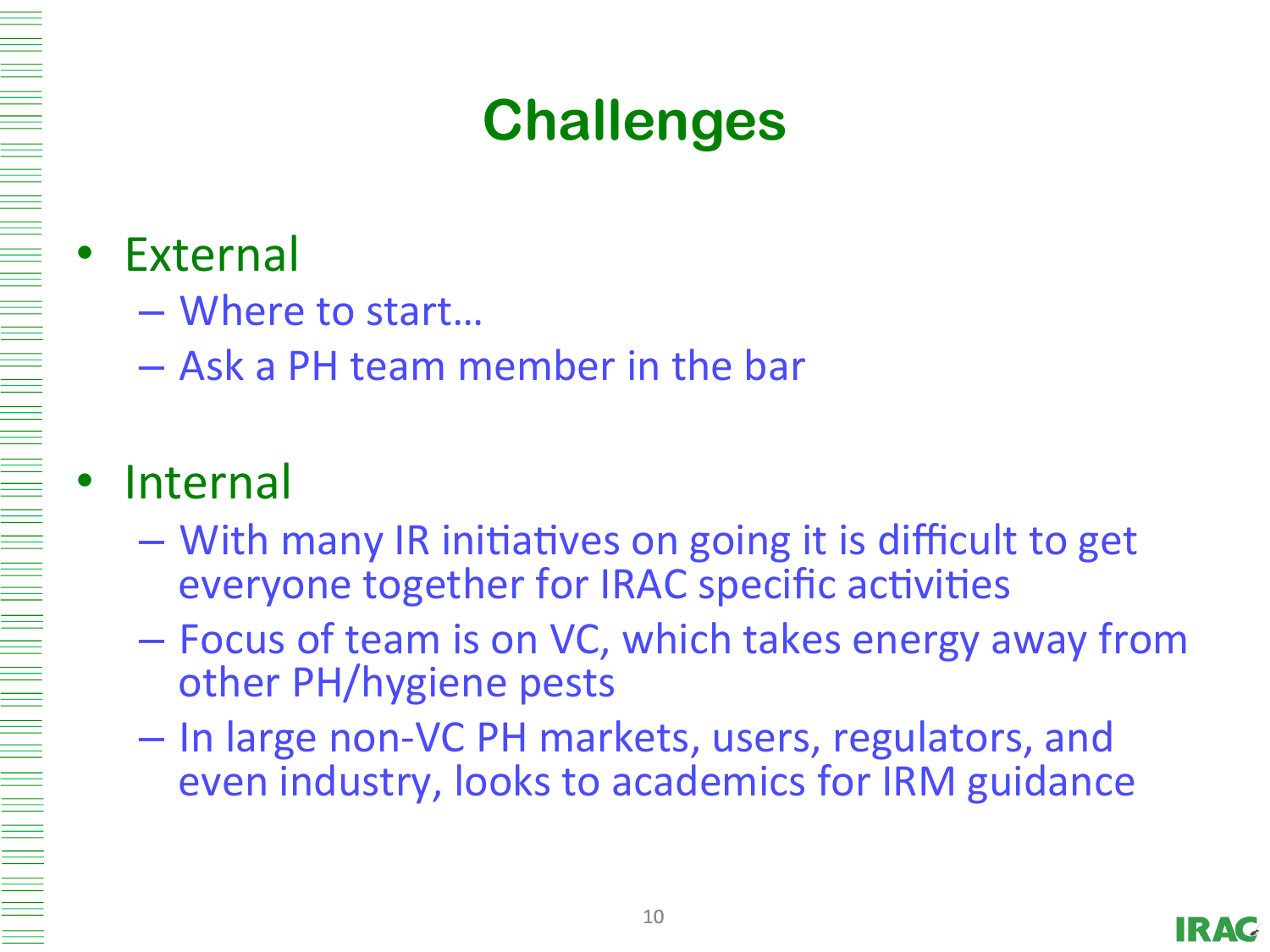# **Looking forward**

- Must be pragmatic, "go with the energy"
- There is much change in the VC world, and hopefully new insecticidal tools will become available
- IRAC should ensure best practice IRM is widely promoted:
	- Lobbying
	- Education

- Supporting research
- Supporting appropriate initiatives